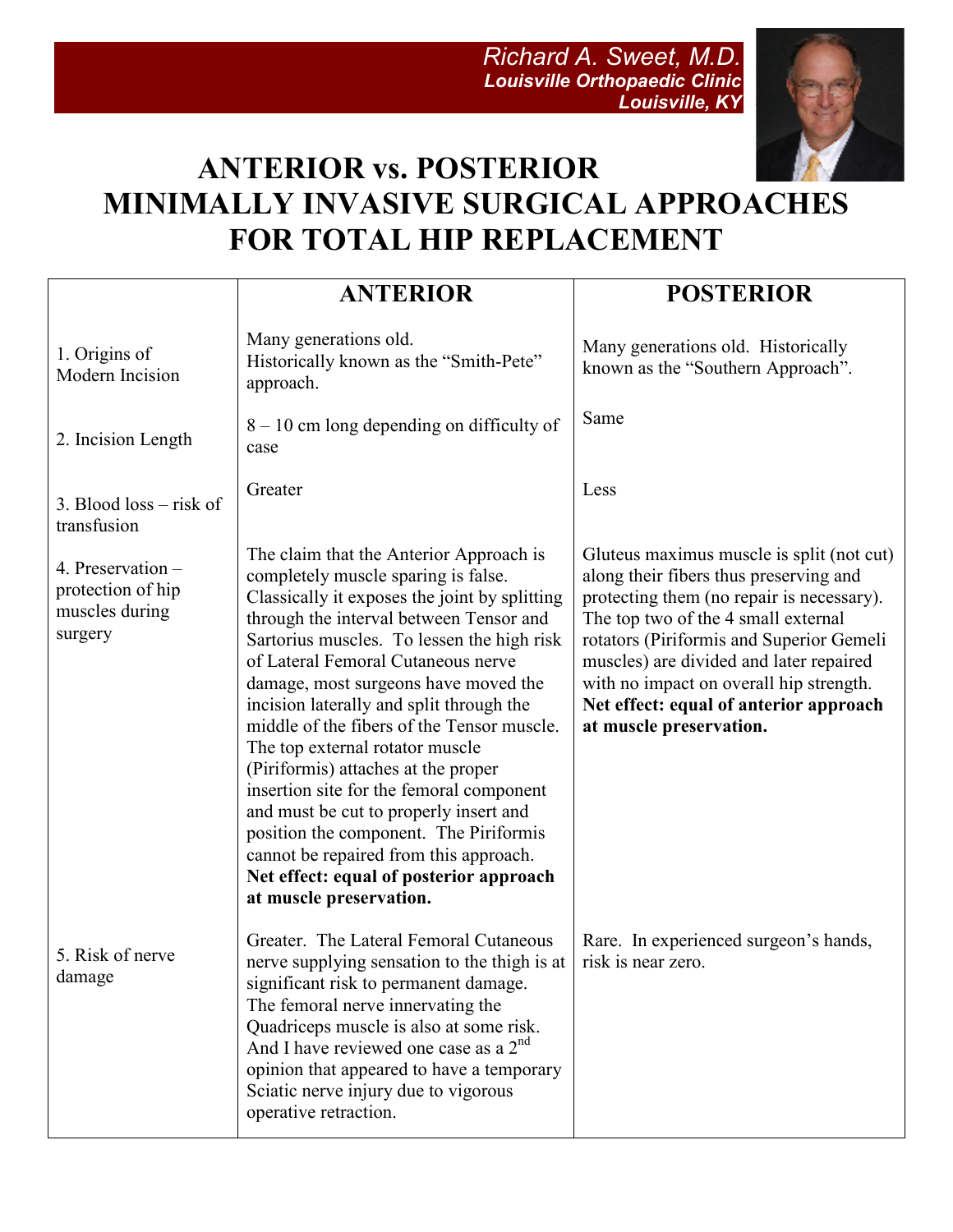|                                                              | <b>ANTERIOR</b>                                                                                                                                                                                                                                        | <b>POSTERIOR</b>                                                                                                                                                                                                                                                            |
|--------------------------------------------------------------|--------------------------------------------------------------------------------------------------------------------------------------------------------------------------------------------------------------------------------------------------------|-----------------------------------------------------------------------------------------------------------------------------------------------------------------------------------------------------------------------------------------------------------------------------|
| 6. Risk of fracture of<br>femur                              | Greater. Due to difficulties of exposure,<br>risk of femoral fracture significantly<br>higher with the Anterior Approach due to<br>need to lever on the bone to gain<br>exposure. Risks higher still in patients<br>with osteoporosis.                 | Minimal. Exposure of the femur is easier<br>necessitating less vigorous retraction.                                                                                                                                                                                         |
| 7. Risk of Improper<br><b>Implant Positioning</b>            | Higher. Intraoperative x-rays required.<br>The femur is especially difficult to<br>expose, and the same factors that can lead<br>to fracture can lead to improper implant<br>positioning affecting both short and long<br>term functioning of the hip. | Lower.                                                                                                                                                                                                                                                                      |
| 8. Hip Dislocation<br><b>Risk</b>                            | Risk is very low. Dislocations, when they<br>do occur, are anterior and very disabling<br>in daily living since they occur when the<br>patient externally rotates the leg while<br>standing, walking or participating in<br>recreational activities.   | Risk is very low. Dislocations when they<br>do occur are posterior and can be avoided<br>by not sitting on low seats (thus since<br>easily avoidable are not as disabling).                                                                                                 |
| 9. Hip Dislocation<br>Risk: Impact of<br>Modern Hip Implants | Modern "large head" hip implants very<br>stable making dislocations much less<br>likely than in the past and much less of an<br>issue in pre op decision making.                                                                                       | Modern "large head" hip implants very<br>stable making dislocations much less<br>likely than in the past and much less of<br>an issue in pre op decision making.<br>(Note: Since its clinical introduction in<br>2003, I have had no Large Head hip<br>implants dislocate). |
| 10. Need for Postop<br>"Hip Precautions"                     | No specific precautions needed.                                                                                                                                                                                                                        | Same                                                                                                                                                                                                                                                                        |
| 11. "Position of Risk"<br>for dislocation                    | Standing with leg externally rotated.                                                                                                                                                                                                                  | Sitting in very low chair with hip hyper<br>flexed and internally rotated and crossed<br>one leg over the other.                                                                                                                                                            |
| 12. Postop Weight<br><b>Bearing Status</b>                   | Full                                                                                                                                                                                                                                                   | Same                                                                                                                                                                                                                                                                        |
| 13. Time in Hospital                                         | 2 nights (3 for older patients). One night<br>stay is possible for motivated patients<br>with proper support at home.                                                                                                                                  | Same                                                                                                                                                                                                                                                                        |
| 14. Time on Walker -<br>Crutches                             | Patient may wean off as tolerated.<br>Younger fit motivated patients will be off<br>walker after a few days.                                                                                                                                           | Same                                                                                                                                                                                                                                                                        |
|                                                              |                                                                                                                                                                                                                                                        |                                                                                                                                                                                                                                                                             |